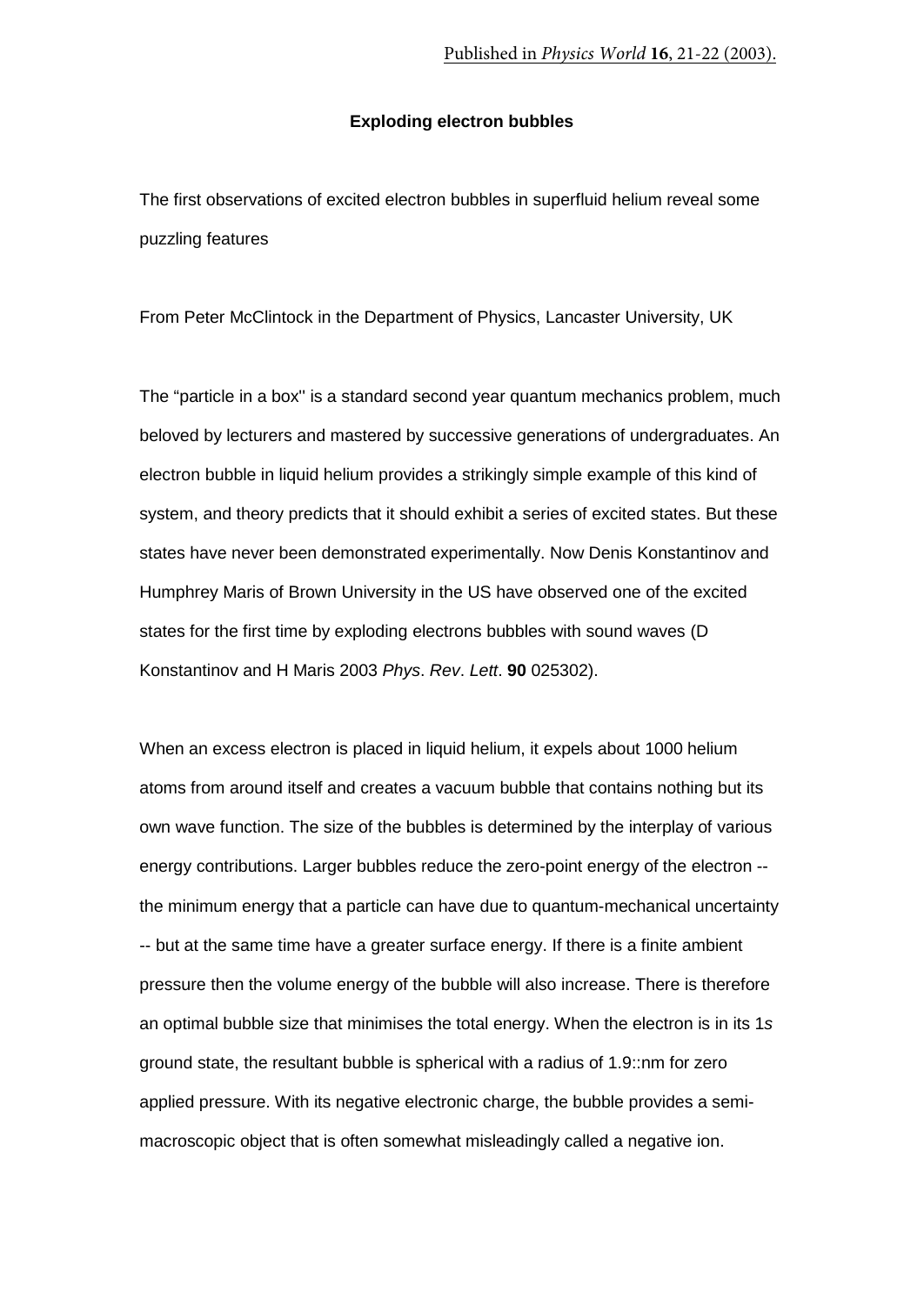Electron bubbles have proved to be exceedingly useful probes of superfluid <sup>4</sup>He, which is otherwise hard to study because it is magnetically inert. They can readily be formed by injecting electrons into the liquid helium by field emission at a sharp metal tip, and their subsequent arrival at any point in the apparatus can be registered as a current. Electron bubbles have been used for several important experiments on superfluid <sup>4</sup>He, such as a measurement of the Landau critical velocity at which superfluidity breaks down, and for studying the creation and decay of quantized vortices and superfluid turbulence. These experiments use ground state electron bubbles, in which the trapped electron is in its 1*s* state**.**

But electron bubbles also have excited states. Here the average radius and shape of the bubble will be different because the internal pressure and symmetry of the electron wave function will not be the same. Calculations of the form of the bubble for different applied pressures -- also made by the Brown group -- yield interesting results for the 1*s* and 1*p* states (see figure). With positive applied pressure, the vacuum--helium interface that "dresses'' the electron is pressed tightly around it, and the shape of the wave function impresses itself strongly upon the bubble. This clearly seen for the 1*p* state at a pressure of 5::bar. But as the pressure is reduced the bubble grows and loses its waist.

Until now it has been far from clear how any of these phenomena might be demonstrated. Maris and Konsantinov applied a strong acoustic field to the bubbles and measured the negative pressures at which they became unstable. They operated an ultrasonic transducer at 1.4::MHz, which is much slower than the few picoseconds that it takes for the bubble to equilibrate. The bubble therefore perceives the acoustic field as a quasistatic change in the ambient pressure.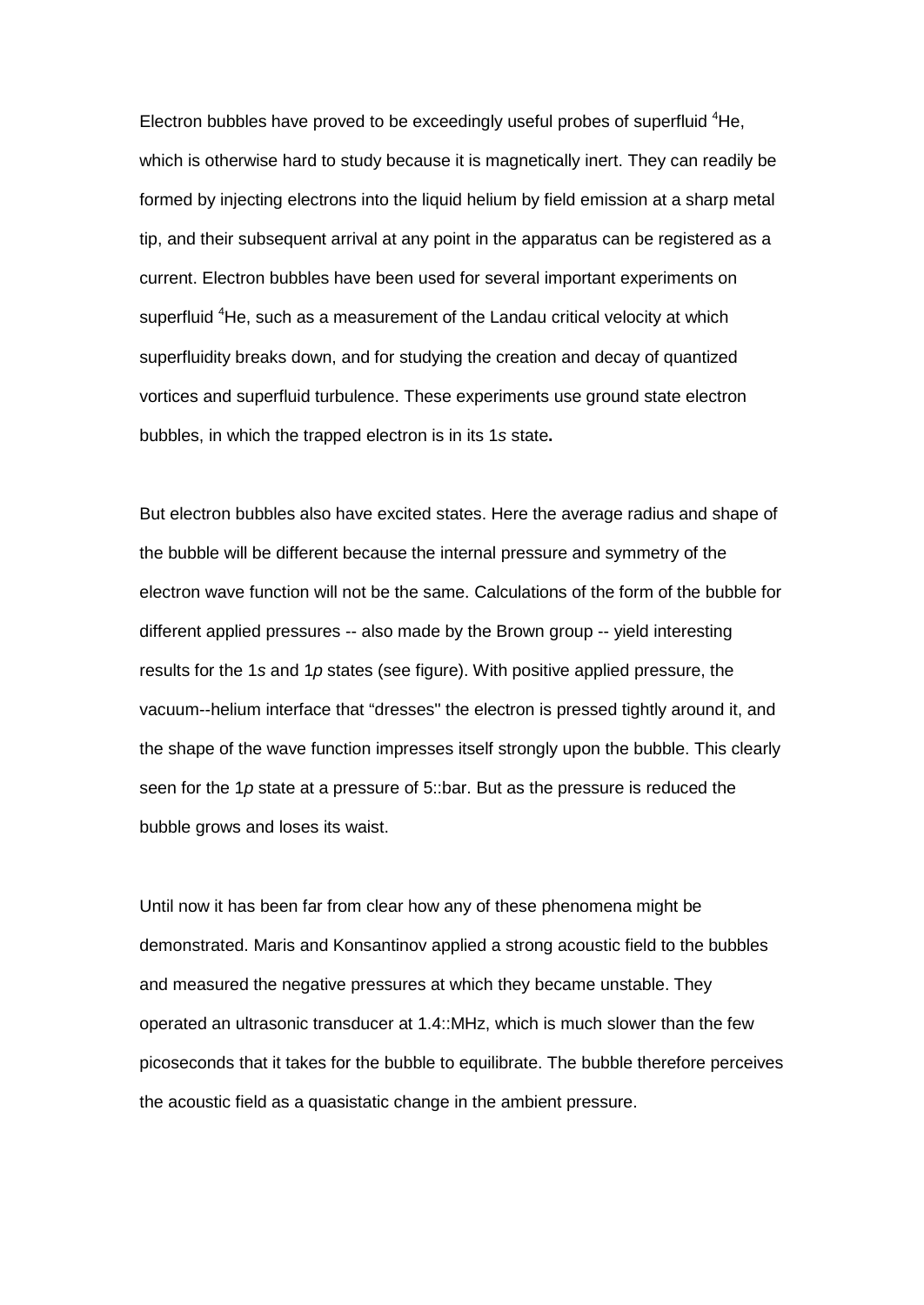Calculations show that there is a critical reduced pressure at which the growing bubble becomes unstable and explodes because the surface tension is no longer capable of holding it together. The critical pressures are calculated as --1.89 and -- 1.63::bar for the 1*s* and 1*p* bubbles respectively.

The researchers first injected electrons into liquid helium from a tungsten tip and then used a  $CO<sub>2</sub>$  laser to excite some of them into the 1p state. Next they used the cyclic acoustic field to explode the bubbles to giant size and then shrink them again. If this change in pressure is sufficiently large, the bubbles are able to scatter enough light from a second He--Ne laser that they can be detected using a photomultiplier. In doing this, Konstantinov and Maris found that the 1*p* bubbles apparently begin to break at a transducer voltage that is about 18% less than the for the 1*s* bubbles, which is in reasonable agreement with the calculated value of 14%.

These results are very satisfying. But Konstantinov and Maris suggest that there are even more important things to come. Their main results were obtained at 1.8::K, but below 1.4::K they observed quite different and unexpected behaviour. At 1::bar, for example, the  $CO<sub>2</sub>$  laser did not appear to produce any 1 $p$  bubbles. Rather, it created new entities that were actually harder to explode than the ground state 1*s* bubbles. They also live much longer -- in excess of 10::ms compared with the 1*p* bubble lifetime of 40::µs. It is not known yet what these things are, but it is intriguing to note that they appear under just the same conditions where Maris predicted some counterintuitive effects in 2000.

At these lower temperatures there is less of the viscous normal fluid component to damp the motion of the bubble after a 1*s* to 1*p* transition. Thus as its shape changes from being like one of those in the top of the figure to being like one in the bottom,